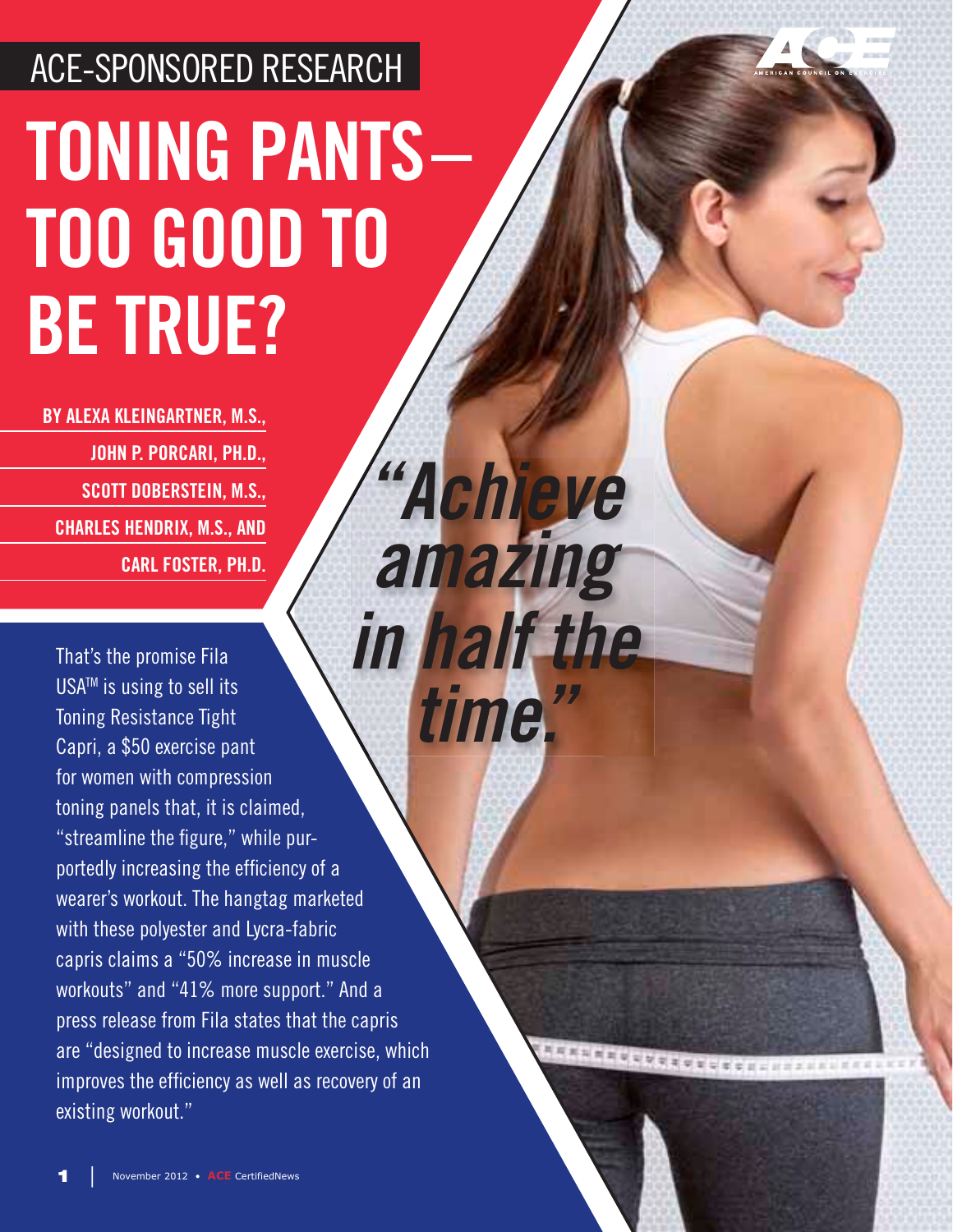Fila's claims caught the attention of the Workout Watchdog® at the American Council on Exercise (ACE). So earlier this year, ACE enlisted a team of exercise scientists from the University of Wisconsin–La Crosse to test the Toning Resistance Tight Capris and evaluate the claims made for them. An underlying assumption for the study was that if the Fila capris did, in fact, increase muscle activation, then there would be a corresponding increase in the caloric expenditure of the wearer and an improvement in her muscle tone.

## **THE STUDY**

Led by John Porcari, Ph.D., and Alexa Kleingartner, M.S., researchers from the University's Departments of Exercise and Sport Science and Physical Therapy first recruited 16 healthy female volunteers between the ages of 18 and 24 years. Prior to actual testing, each subject was fitted with a pair of Fila Toning Resistance Tight Capris.

During testing, the subjects walked on a level treadmill at 2.5 mph, 3.0 mph and 3.5 mph for five minutes at each speed. This sequence was repeated twice; once

while wearing the toning capris and once while wearing regular athletic shorts. The order was chosen at random and each subject was given five minutes of rest between sequences.

Meanwhile, researchers continuously monitored each subject's  $\mathsf{VO}_2$ and heart rate (HR), as well as ratings of perceived exertion (RPE), which were determined every five minutes

(after each stage). Muscle activity was also measured with EMG in the gluteus maximus, biceps femoris and vastus lateralis for 15 seconds at the end of each fiveminute stage.

## **THE RESULTS**

After analyzing the data, the researchers found that there was a 2-percent increase in  $\dot{\text{VO}}_2$ , plus a small boost in caloric expenditure (.09 more Kcal/min) while exercising in the toning capris versus conventional athletic shorts. Researchers found no significant differences in HR. As for RPE, subjects reported significantly higher ratings of exertion while wearing the toning capris, especially during the 3.0 mph trial (Table 1,

next page). When comparing muscle activation by EMG, researchers found no significant differences during any of the trials attributable to the wearing of toning capris (Table 2, next page).

Subjects were also asked to write down what they felt while wearing the toning capris compared to the athletic shorts, and several stated that they felt increased compression and resistance around the hip joint, which made it more difficult to walk.

## **THE BOTTOM LINE**

Although the research showed a slight increase in calorie burn while wearing Fila's toning capris, in a real-world scenario that boost would be negligible.

"Calorie-wise, it's like burning off the equivalent of half a single Peanut M&M," says John Porcari, Ph.D. "You would be better off walking an extra 50 yards than wearing these capris to achieve that benefit."

In response to the claims of a 50-percent increase in muscle workouts, the researchers reported that the Fila capris didn't deliver there either.

"These pants have toning panels, which provide resistance, except your butt muscles and quads and hamstrings are so strong that putting a little bit of elastic in there doesn't add much resistance," Porcari says. "In order to provide enough resistance to be

 beneficial, the pants would have to be so restrictive that you wouldn't be able to easily move. To achieve a 50-percent increase in muscle activation, you'd have to be wearing something akin to a straight jacket."

As for "achieving amazing in half the time," researchers point to the old adage: "If it sounds too good to be true, it probably is." That said, for some women the look and fit of these capris may deliver psychological benefits that can't be quantified.

"I would say that these toning capris are similar to other compression pants that you can buy," says Alexa Kleingartner, M.S. "I wouldn't recommend buying them to make a difference in the effectiveness of your workout, but the extra compression and tightness may give you a butt lift and a better shape. That factor is definitely there—so if you think you look better you may be more willing to work out. And that's always a good thing."